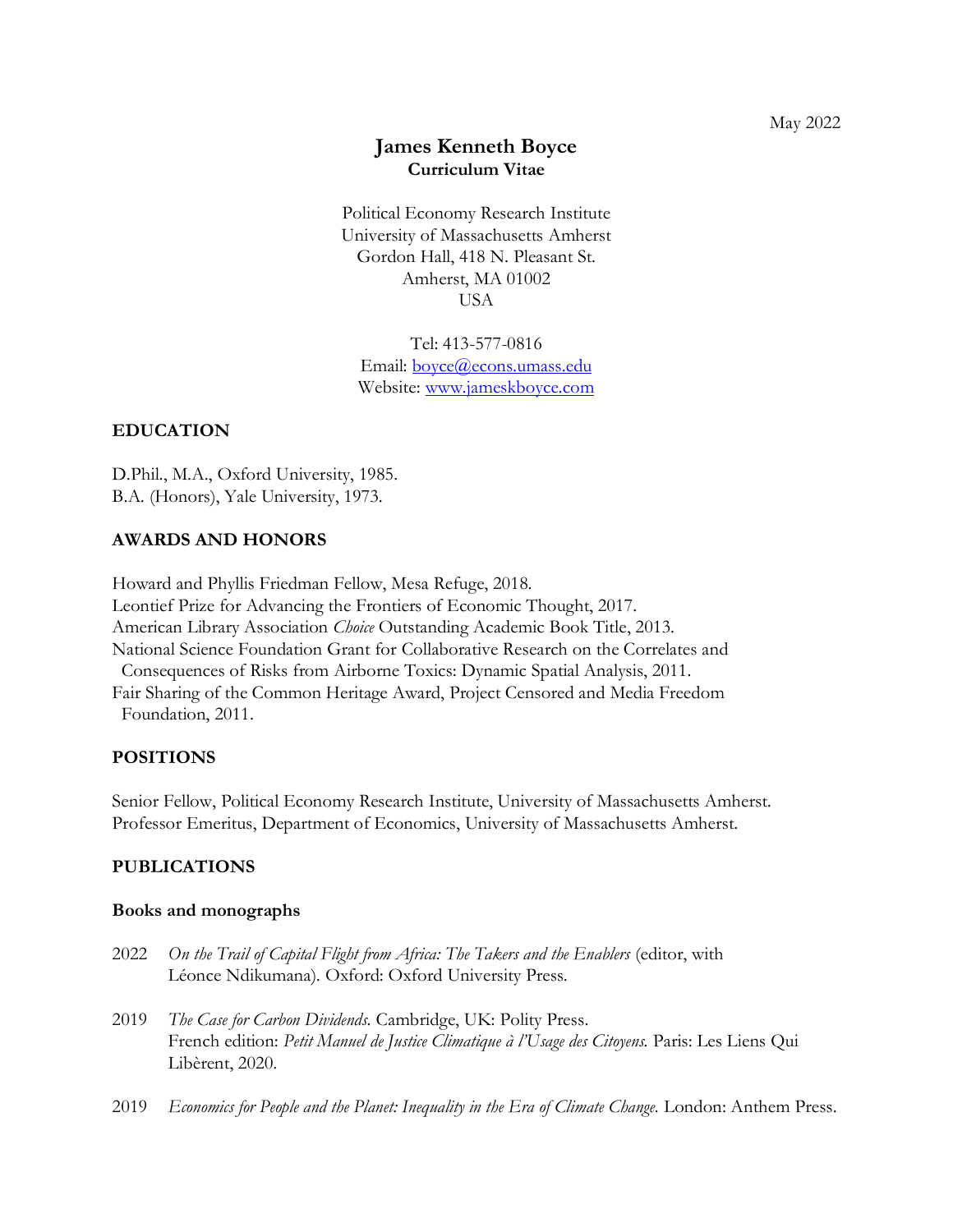- 2013 *Economics, the Environment and Our Common Wealth.* Cheltenham, U.K. and Northampton, MA: Edward Elgar. Winner of 2013 *Choice* Outstanding Academic Book Award.
- 2011 *Africa's Odious Debts: How Foreign Loans and Capital Flight Bled a Continent* (with Léonce Ndikumana). London: Zed Books. French edition: *La Dette Odieuse de l'Afrique.* Dakar, Senegal: Editions Amalion, 2013.
- 2007 *Peace and the Public Purse: Economic Policies for Postwar Statebuilding* (editor, with Madalene O'Donnell). Boulder, CO: Lynne Rienner.
- 2007 Reclaiming Nature: Environmental Justice and Ecological Restoration (editor, with Sunita Narain and Elizabeth A. Stanton). London: Anthem Press.
- 2006 *Human Development in the Era of Globalization: Essays in Honor of Keith B. Griffin* (editor, with Stephen Cullenberg, Prasanta K. Pattanaik and Robert Pollin). Cheltenham, U.K. and Northampton, MA: Edward Elgar.
- 2003 *Natural Assets: Democratizing Environmental Ownership* (co-editor with Barry G. Shelley). Washington, D.C.: Island Press.
- 2002 *Investing in Peace: Aid and Conditionality after Civil Wars*. International Institute for Strategic Studies Adelphi Paper 351. Oxford: Oxford University Press.
- 2002 *The Political Economy of the Environment*. Cheltenham, U.K. and Northampton, MA: Edward Elgar.
- 1996 *Economic Policy for Building Peace: The Lessons of El Salvador* (editor). Boulder, CO: Lynne Rienner. Revised edition published in Spanish as *Ajuste Hacia La Paz: La política económica de posguerra en El Salvador*, Mexico City: Plaza y Valdes, 1999.
- 1994 *Café y Desarrollo Sostenible [Coffee and Sustainable Development]* (with Alvaro Fernandez, Edgar Furst, and Olman Segura). Herédia, Costa Rica: Editorial Fundación Universidad Nacional Autónoma.
- 1993 *The Philippines: The Political Economy of Growth and Impoverishment in the Marcos Era.* London: Macmillan; Honolulu: University of Hawaii Press; Quezon City: Ateneo de Manila University Press. Published in conjunction with the OECD Development Centre's Research Programme on Alternative Development Strategies.
- 1990 *The Political Economy of External Indebtedness: A Case Study of the Philippines*. Makati: Philippine Institute for Development Studies, Monograph Series No. 12.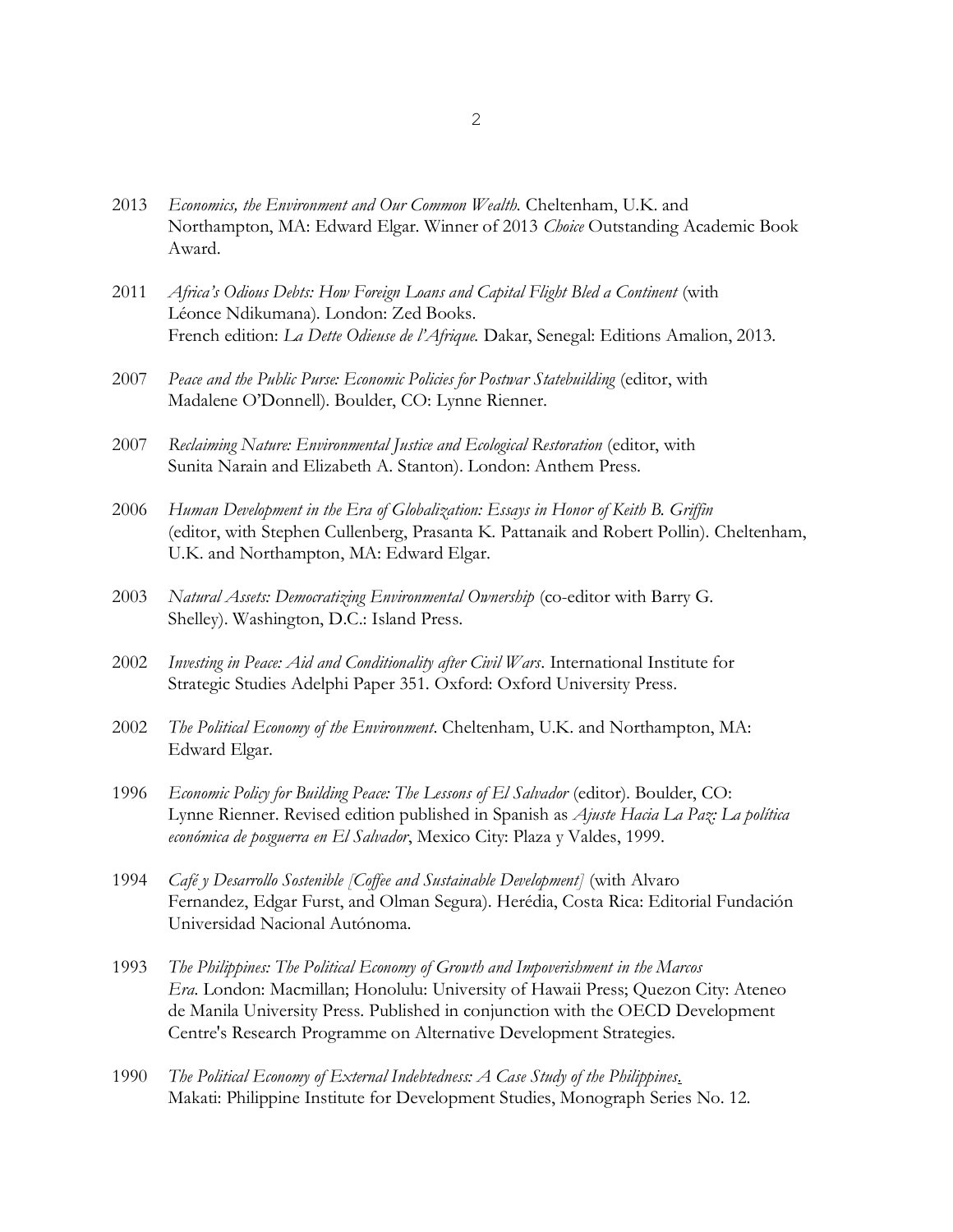- 1987 *Agrarian Impasse in Bengal: Institutional Constraints to Technological Change.* Oxford and New York: Oxford University Press. Winner of the 1990 Edgar Graham Book Prize.
- 1983 *A Quiet Violence: View from a Bangladesh Village* (with Betsy Hartmann). London: Zed Press; Delhi: Oxford University Press; San Francisco: Institute for Food and Development Policy; and Dhaka: University Press Limited.
- 1979 *Needless Hunger: Voices from a Bangladesh Village* (with Betsy Hartmann). San Francisco: Institute for Food and Development Policy. Revised edition, 1982. Revised German edition published under the title *Hunger in einem Fruchtbaren Land* (Freiburg: Informationszentrum Dritte Welt), 1989.
- 1975 *National and International Agricultural Research and Extension Programs* (with Robert Evenson). New York: Agricultural Development Council.

#### **Recent articles in scholarly journals**

- 2020 'Effects of Carbon Mitigation on Co-[pollutants at Industrial Facilities in Europe'](https://static1.squarespace.com/static/5c33dbd69d5abbfa584fc9d2/t/5f8a04c936bb26162d060c91/1602880717109/Zwickl%2C+Sturn+%26+Boyce++Energy+Journal+2020.pdf) (with Klara Zwickl and Simon Sturn), *Energy Journal,* Vol. 42(5). Winner of the 2021 Campbell Watkins *Energy Journal* Best Paper award.
- 2020 'Les Dividendes du Carbon: Le cas des États-Unis,' *Revue de l'OFCE* (Paris: L'Observatoire Français des Conjonctures Economiques)*,* No. 165.
- 2019 '[The Co-Pollutant Cost of Carbon Emissions: An Analysis of the U.S. Electric Power](https://iopscience.iop.org/article/10.1088/1748-9326/ab34e3) [Generation Sector'](https://iopscience.iop.org/article/10.1088/1748-9326/ab34e3) (with Irene Dedoussi, Florian Allroggen, Robert Flanagan, Tyler Hansen, Brandon Taylor, and Steven Barrett), *Environmental Research Letters,* Vol. 14(9).
- 2018 ['Racial Disparities in Pollution Exposure and Employment at U.S. Industrial Facilities'](https://www.pnas.org/content/115/42/10636) (with Michael Ash), *Proceedings of the National Academy of Sciences,* Vol. 115(42).
- 2018 'Carbon Pricing, Co-[Pollutants, and Climate Policy: Evidence from California'](https://journals.plos.org/plosmedicine/article?id=10.1371/journal.pmed.1002610) (with Michael Ash), *PLoS Medicine* Vol. 15(7).
- 2018 ['Carbon Pricing: Effectiveness and Equity,'](https://www.umass.edu/economics/sites/default/files/Boyce%20Ecol%20Econ%202018.pdf) *Ecological Economics,* Vol. 150.
- 2016 'Gearing Carbon Trading Towards Environmental Co-benefits in China: Measurement Model and Policy Implications' (with Bofeng Cai, Xin Bo, Lixiao Zhang, Yanshen Zhang and Yu Lei). *Global Environmental Change,* Vol. 39.
- 2016 'Measuring Environmental Inequality' (with Klara Zwickl and Michael Ash). *Ecological Economics,* Vol. 124.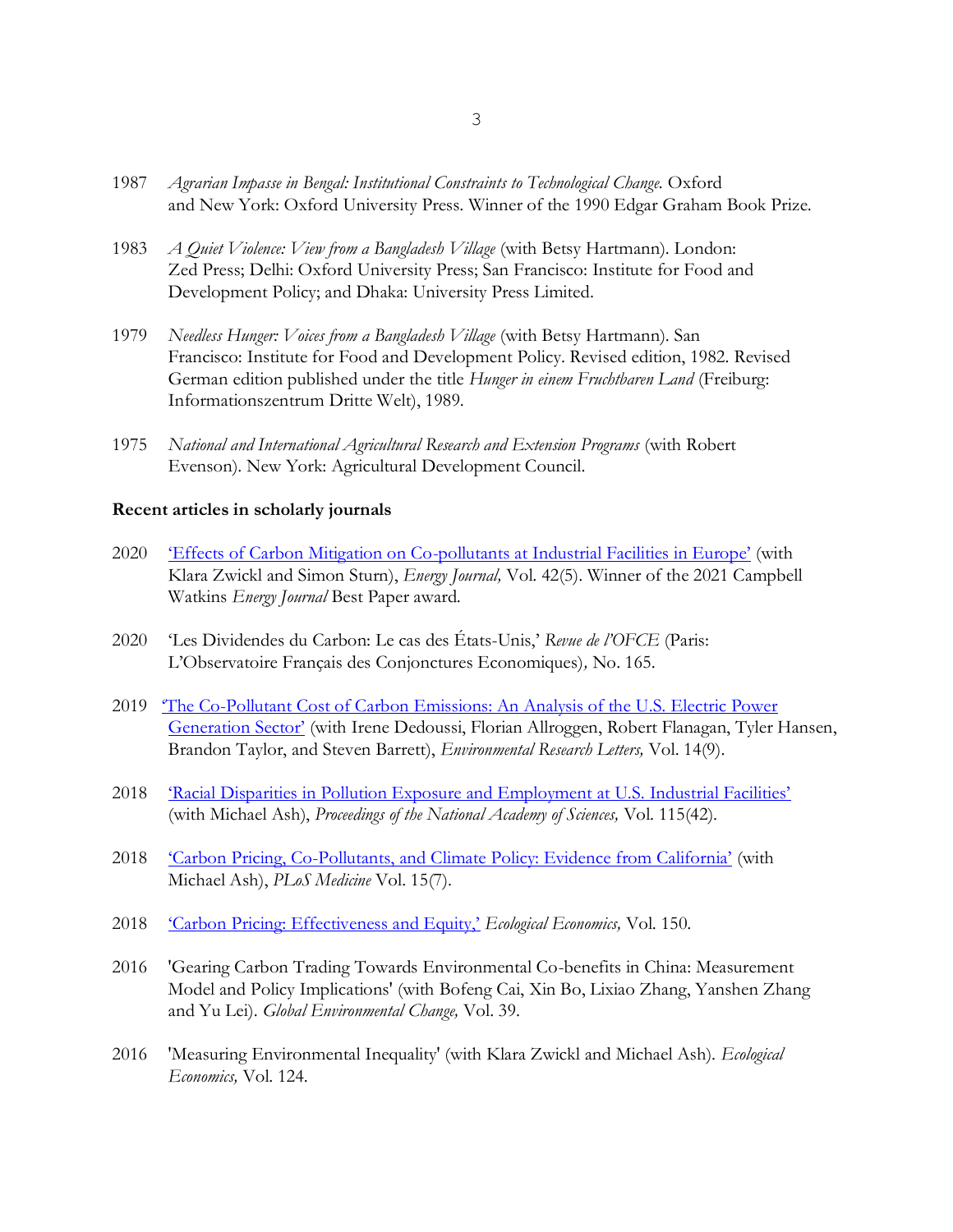- 2014 'Regional Variation in Environmental Quality: Industrial Air Toxics Exposure in U.S. Cities' (with Klara Zwickl and Michael Ash), *Ecological Economics,* Vol. 107.
- 2013 'Clearing the Air: Incorporating Air Quality and Environmental Justice into Climate Policy' (with Manuel Pastor), *Climatic Change,* Vol. 102(4)..
- 2013 'Is Environmental Justice Good for White Folks?' (with Michael Ash, Grace Chang and Helen Scharber), *Social Science Quarterly,* Vol. 94(3).
- 2011 'Justice Environnementale et Performance des Entreprises: Nouvelles Perspectives et Nouveaux Outils' (with Michael Ash). *Revue de l'OFCE/Débats et politiques* (Paris: L'Observatoire Français des Conjonctures Economiques)*,* No. 120.
- 2011 'Capital Flight from Sub-Saharan Africa: Linkages with External Borrowing and Policy Options' (with Léonce Ndikumana). *International Review of Applied Economics,* Vol. 25(2).
- 2011 'Measuring Corporate Environmental Justice Performance' (with Michael Ash). *Corporate Social Responsibility and Environmental Management,* Vol. 18(2).

#### **Other recent writings**

- 2022 The Political Economy of the Environment: A Look Back and Ahead,' in E. Laurent and K. Zwickl, eds., *The Routledge Handbook of the Political Economy of the Environment.* London: Routledge, pp. 13-25.
- 2022 ['Carbon Pricing and Climate Justice,'](https://static1.squarespace.com/static/5c33dbd69d5abbfa584fc9d2/t/61a7c05be5c9a433753e5b77/1638383709336/17.+Carbon+Pricing.pdf) in E. Laurent and K. Zwickl, eds., *The Routledge Handbook of the Political Economy of the Environment.* London: Routledge, pp. 243-257.
- 2022 The Crisis in Ukraine Offers a Chance to Clean up Dirty Money' (with Léonce Ndikumana), *Politico,* March 23.
- 2022 ['Stop Enabling Kleptocrats'](https://thehill.com/blogs/congress-blog/foreign-policy/598721-stop-enabling-kleptocrats-more-must-be-done-to-stem-the/) (with Léonce Ndikumana), *The Hill,* March 18.
- 2022 ['Fuite des capitaux : arrêter le pillage de l'Afrique pour éviter l'explosion sociale'](https://www.jeuneafrique.com/1279612/economie/fuite-des-capitaux-arreter-le-pillage-de-lafrique-pour-eviter-lexplosion-sociale/) (with Léonce Ndikumana), *Jeune Afrique*, January 12.
- 2021 ['Real Relief from High Gas Prices,'](https://thehill.com/opinion/energy-environment/584109-real-relief-from-high-gas-prices/) *The Hill,* December 2.
- 2021 'Carbon Dividends: A Win-[Win for People and the Climate,'](https://www.scientificamerican.com/article/carbon-dividends-a-win-win-for-people-and-for-the-climate/) *Scientific American,* August 23.
- 2021 *[Green for All: Integrating Air Quality and Environmental Justice into the Clean Energy Transition](https://www.peri.umass.edu/publication/item/1408-green-for-all-integrating-air-quality-and-environmental-justice-into-the-clean-energy-transition)* (with Bridget Diana and Michael Ash). Amherst MA: Political Economy Research Institute.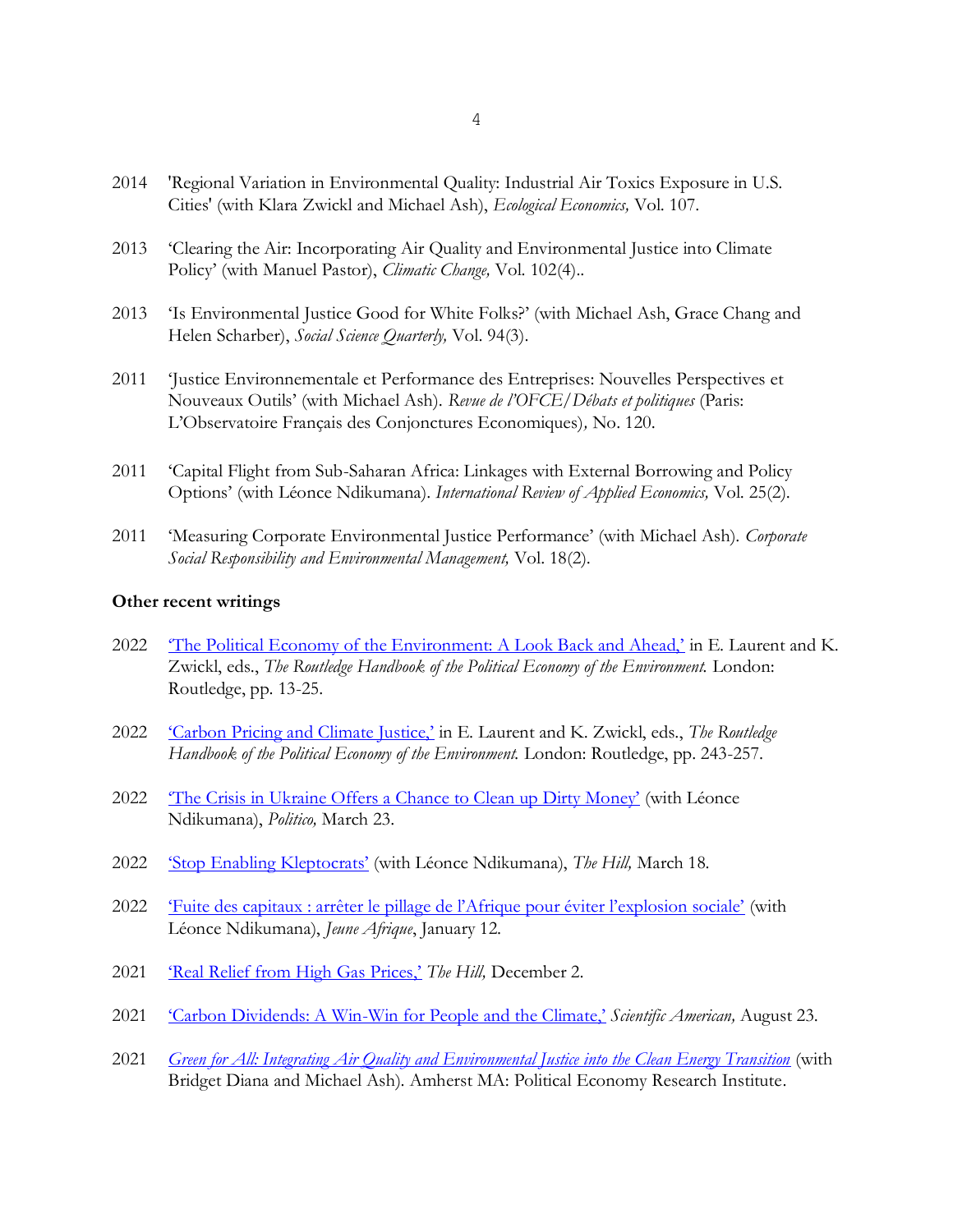- ['Does Biden's Insurance Policy for the Climate Go Far Enough?'](https://thehill.com/opinion/energy-environment/538938-does-bidens-insurance-policy-for-the-climate-go-far-enough) (with Mark Paul), *The Hill,*  February 16.
- ['The Case for Universal Property,'](https://www.scientificamerican.com/article/the-case-for-universal-property/) *Scientific American,* November 28.
- ['Carbon Dividends as Tax Justice,'](https://www.taxjustice.net/wp-content/uploads/2020/03/TJF_2020_11-2_V3.pdf) *Tax Justice Focus,* Vol. 11, No. 2, March 12.
- '[Distributional Issues in Climate Policy: Air Quality Co-](https://static1.squarespace.com/static/5c33dbd69d5abbfa584fc9d2/t/6091897a26cb945536f97034/1620150651254/Boyce+-+Handbook+-+Distributional+Issues.pdf)benefits and Carbon Rent,' in G. Chichilnisky and A. Rezai, eds., *Handbook on the Economics of Climate Change.* Cheltenham, UK: Edward Elgar Press, pp. 12-31.
- ['Freedom from Fossil Fuels is Good for Your Health,'](https://www.ineteconomics.org/perspectives/blog/freedom-from-fossil-fuels-is-good-for-your-health) *Institute for New Economic Thinking,*  February 20.
- ['Carbon Dividends and the Green New](https://prospect.org/greennewdeal/carbon-dividends-and-the-green-new-deal/) Deal,' *American Prospect,* December 5.
- ['Can Carbon Pricing Address Climate Justice?'](https://www.thenation.com/article/carbon-economics-climate-change/) (with Manuel Pastor), *The Nation,* November 7.
- ['Let's Pay Every American to Reduce Emissions,'](https://www.politico.com/agenda/story/2019/07/23/reduce-carbon-emissions-000936) *Politico,* July 23.
- 'The Environmental Cost of Inequality,' *Scientific American,* November.
- 2018 '3.5 °[C in 2100?'](https://www.peri.umass.edu/images/boycebradleyFinal_2018.pdf) (with Raymond Bradley). Amherst MA: Political Economy Research Institute, July.
- ['America Last,'](https://www.ineteconomics.org/perspectives/blog/america-last) *Institute for New Economic Thinking,* June 8.
- ['Carbon Dividends: The Bipartisan Key to Climate Policy?'](https://www.ineteconomics.org/perspectives/blog/carbon-dividends-the-bipartisan-key-to-climate-policy) *Institute for New Economic Thinking.*  February 13.
- 'Debt and Capital Flight' (with Léonce Ndikumana) in K. Reinert, ed., *Handbook of Globalization and Development.* Cheltenham, UK: Edward Elgar Press, pp. 251-271.
- ['The Challenge of Forging Sustainable Climate Policy,](http://www.scholarsstrategynetwork.org/page/challenge-forging-sustainable-climate-policy)' *Scholars Strategy Network,* April.
- ['Crunch Time for the Climate,](http://www.huffingtonpost.com/fixcapitalism/crunch-time-for-the-clima_b_9483380.html)' *Huffington Post,* March 17.
- ['Delhi's Air Pollution is a Classic Case of Environmental Injustice'](http://www.theguardian.com/sustainable-business/2016/mar/09/delhi-india-air-pollution-environmental-injustice-car-tax) (with Aseem Shrivastava), *The Guardian,* March 9.
- ['Let Them Drink Pollution?'](http://ineteconomics.org/ideas-papers/blog/let-them-drink-pollution) *Institute for New Economic Thinking,* January 26.